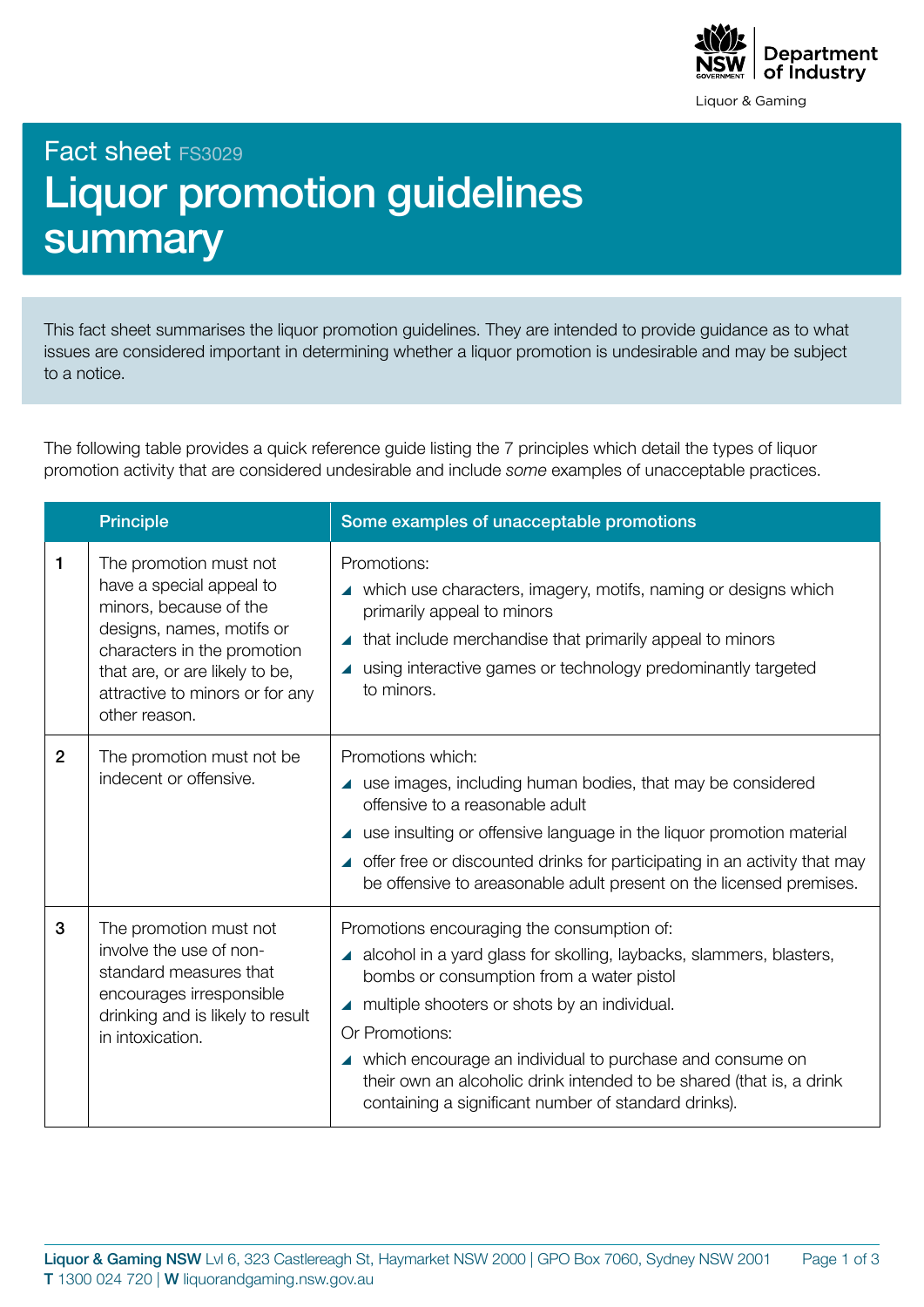## **Liquor promotion guidelines summary**

| 4              | The promotion should not<br>use emotive descriptions or<br>advertising that encourages<br>irresponsible drinking and is<br>likely to result in intoxication.                                                                                 | Promotions:<br>▲ or events which focus principally on the excessive consumption<br>of alcohol, e.g. Mad Monday<br>labelling or titling of promotions that suggest irresponsible or<br>$\blacktriangle$<br>excessive consumption of alcohol, e.g. 'Drink like a fish', 'Beat<br>the clock'.                                                                                                                  |
|----------------|----------------------------------------------------------------------------------------------------------------------------------------------------------------------------------------------------------------------------------------------|-------------------------------------------------------------------------------------------------------------------------------------------------------------------------------------------------------------------------------------------------------------------------------------------------------------------------------------------------------------------------------------------------------------|
| 5              | The promotion should not<br>involve the provision of free<br>drinks or extreme discounts,<br>or discounts for a limited<br>duration that creates an<br>incentive for patrons to<br>consume liquor more rapidly<br>than they otherwise might. | Promotions providing:<br>▲ free drinks which encourage rapid consumption of alcohol<br>(e.g. All you can drink in a limited time frame)<br>▲ drink cards, promotional cards, or vouchers which encourage rapid<br>consumption of alcohol over a short period of time (e.g. \$50 voucher<br>redeemable between 9pm and 10pm)<br>happy hours encouraging or facilitating the rapid consumption<br>of alcohol. |
| 6              | The promotion should<br>not otherwise encourage<br>irresponsible, rapid or<br>excessive consumption<br>of liquor.                                                                                                                            | Promotions which involve:<br>▲ the use of drinkware which encourages rapid consumption,<br>such as test tubes, water pistols, yard glasses<br>drinking games, competitions, challenges, dares, lotteries or games<br>of chance that involve the rapid or excessive consumption of liquor<br>(such as skolling games, boat races, flip and win, 'around the world',<br>60 shots in 60 minutes', pub golf).   |
| $\overline{7}$ | The promotion should not be<br>otherwise considered to not<br>be in the public interest.                                                                                                                                                     | Promotions which:<br>▲ use images or messages which could be seen to be encouraging<br>or condoning breaking the law or other anti-social behaviour or<br>which link the promotion of alcohol with illicit drugs or allude to drug<br>taking behaviour<br>▲ associate liquor consumption with aggressive or violent behaviour<br>towards other people.                                                      |

The determination of whether a promotion is undesirable and may be subject to a notice is made by the Secretary, Department of Industry or a delegate, such as the Director, Compliance, Liquor and Gaming NSW.

Before a determination is made, a licensee may be given the opportunity to comment or offer an explanation on why the promotion should not be considered undesirable. An application can be made to Liquor and Gaming NSW for the Independent Liquor and Gaming Authority to review a decision.

While each of the principles and examples provide guidance on liquor promotions that are generally considered undesirable, it is in the interests of venues to ensure that all promotions are conducted with

harm minimisation measures in place to prevent unacceptable outcomes.

Employing harm minimisation measures does not automatically negate the possibility of liquor promotions being restricted or prohibited, but appropriate management of all promotions is necessary.

A list of harm minimisation measures that may be appropriate include but are not limited to the following:

- ▲ RSA marshals
- ▲ Service of free food and water is part of the promotion
- ▲ Alcohol Management Plan specific to the promotion
- **4** Drink limits